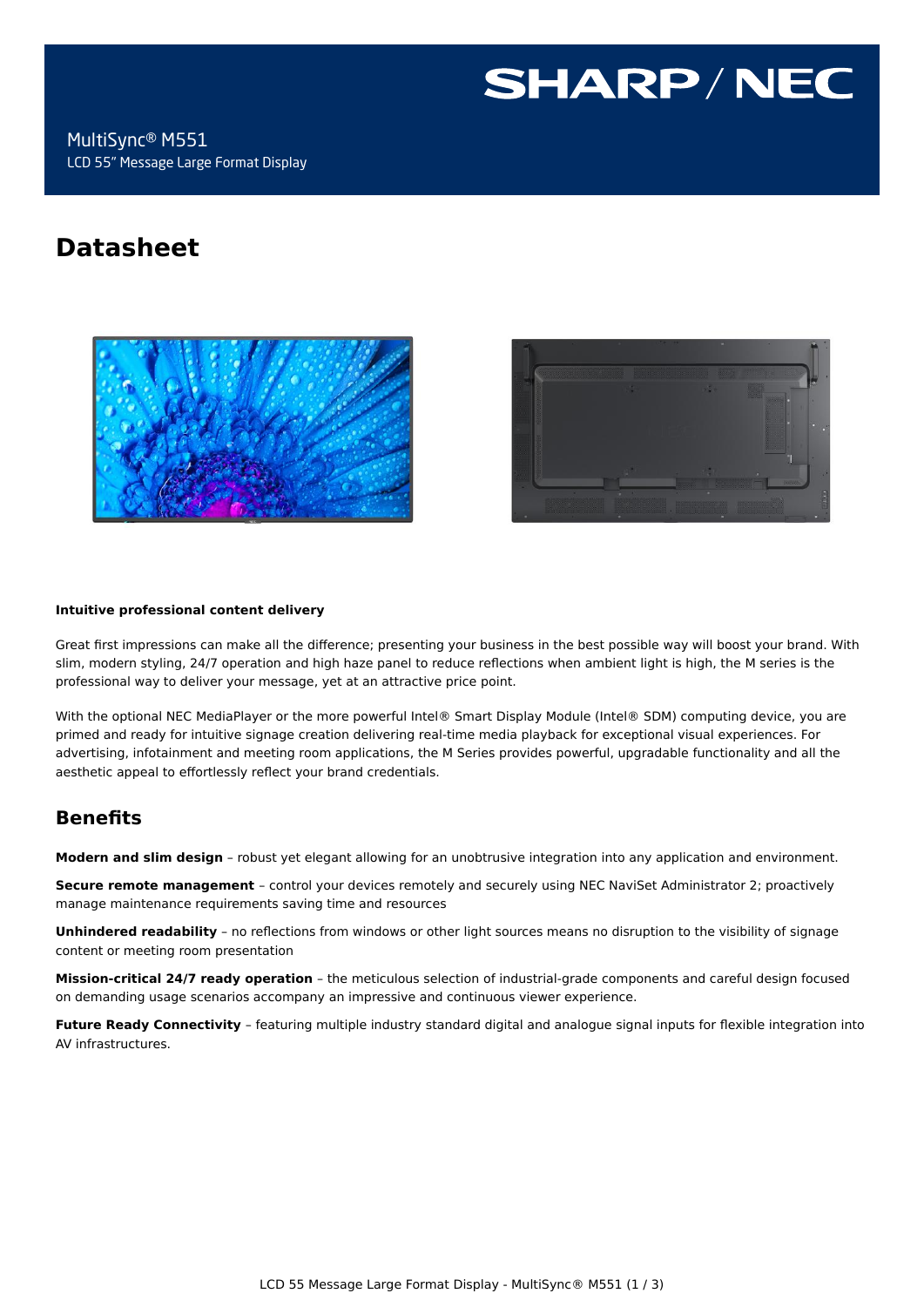# **Product Information**

| <b>Product Name</b> | MultiSync® M551                      |
|---------------------|--------------------------------------|
| Product Group       | LCD 55" Message Large Format Display |
| Order Code          | 60005055                             |

## **Display**

| Panel Technology                | IPS with Edge LED backlights                                |  |
|---------------------------------|-------------------------------------------------------------|--|
| Screen Size [inch/cm]           | 55 / 138.8                                                  |  |
| Aspect Ratio                    | 16:9                                                        |  |
| Brightness [cd/m <sup>2</sup> ] | 500                                                         |  |
| <b>Contrast Ratio</b>           | $\geq 8000:1^1$                                             |  |
| Viewing Angle [°]               | 178 horizontal / 178 vertical (typ. at contrast ratio 10:1) |  |
| Response Time (typ.) [ms]       | 8                                                           |  |
| Panel Refresh Rate [Hz]         | 60                                                          |  |
| Haze Level [%]                  | Pro (28)                                                    |  |
| Supported Orientation           | Landscape; Portrait                                         |  |

## **Synchronisation Rate**

| Horizontal Frequency [kHz] | $26 - 91.1$ |
|----------------------------|-------------|
| Vertical Frequency [Hz]    | 23 - 86     |

#### **Resolution**

| Native Resolution     | 3840 x 2160          |                      |              |             |  |
|-----------------------|----------------------|----------------------|--------------|-------------|--|
| Supported Resolutions | 4096 x 2160;         | 1900 x 1200;         | 1400 x 1050; | 1280 x 720; |  |
|                       | 3840 x 2160;         | $1650 \times 1050$ ; | 1366 x 768;  | 1024 x 768  |  |
|                       | $1920 \times 2160$ : | $1600 \times 1200$ ; | 1360 x 768;  |             |  |
|                       | 1920 x 1080;         | 1440 x 900;          | 1280 x 1024: |             |  |

## **Connectivity**

| Input Video Digital   | 1 x DisplayPort (with HDCP); 2 x HDMI (with HDCP)    |  |
|-----------------------|------------------------------------------------------|--|
| Input Audio Digital   | 1 x DisplayPort; 2 x HDMI                            |  |
| Input Control         | LAN 100Mbit; remote control wire (3,5mm jack); RS232 |  |
| Output Audio Analogue | $1 \times 3.5$ mm jack                               |  |
| Input Detect          | Custom; First; Last                                  |  |

# **Open Modular Intelligence**

| Intel <sup>®</sup> SDM | accepts Intel® Smart Display Modules Large and Small up to 66 W |
|------------------------|-----------------------------------------------------------------|
| Compute Module Slot    | RPi Compute Module 4                                            |

#### **Sensors**

| Ambient Light Sensor | Integrated, triggered actions programmable            |
|----------------------|-------------------------------------------------------|
| Temperature Sensor   | Integrated, 3 sensors, triggered actions programmable |

# **Electrical**

| Power Consumption Eco/max.<br>[W] | 110 shipping                        |
|-----------------------------------|-------------------------------------|
| Power Savings Mode [W]            | $< 0.5$ ; $< 2$ (Networked Standby) |
| Power Management                  | <b>VESA DPMS</b>                    |
| Power Supply                      | 100-240 V AC; 50/60 Hz; internal    |